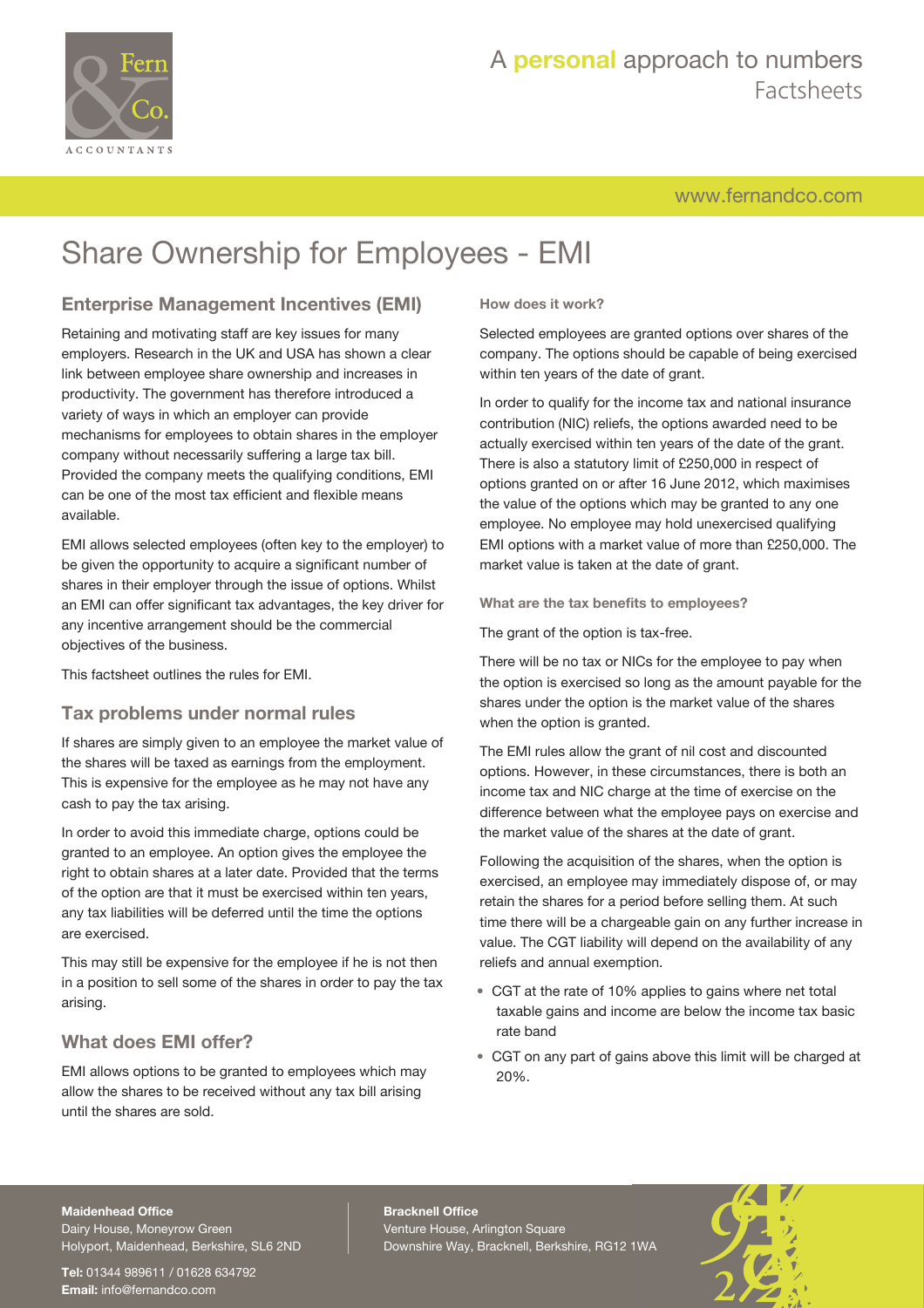

# A **personal** approach to numbers Factsheets

## [www.fernandco.com](http://www.fernandco.com)

In certain circumstances, in respect of shares acquired through exercising EMI options, Business Asset Disposal Relief may be available to reduce the CGT liability to 10%. Although the Business Asset Disposal Relief (BADR) conditions have to be satisfied they are modified so that:

- the 5% minimum shareholding requirement does not apply
- and the 24 months (12 months before 6 April 2019) minimum holding requirement is allowed to commence on the date the option is granted.

These rules apply to shares acquired on or after 6 April 2012.

**What are the benefits to employers?**

- Employees have a potential stake in their company and therefore retention and motivation of these employees will be enhanced.
- Options will not directly cost the employer any money in comparison to paying extra salary.
- There will normally be no NICs charge for the employer when the options are granted or exercised or when the employee sells the shares.
- A corporation tax deduction for the employer company broadly equal to employees' gains.

#### **EMI: Points to consider**

There are a number of issues to consider in deciding whether EMI is suitable for your company.

- Does the company qualify?
- Which employees are eligible and who should be issued options?
- What type of shares will be issued?
- When will the rights to exercise options arise?
- The costs of setting up the option plans are not tax deductible.

**Does the company qualify?**

EMI was introduced by the government to help small higher risk companies recruit and retain employees with the skills that will help them grow and succeed. The company must therefore:

- exist wholly for the purpose of carrying on one or more 'qualifying trades'
- have gross assets of no more than £30 million
- not be under the control of another company (so if there is a group of companies, the employee must be given an option over shares in the holding company).

The main trades excluded from being qualifying trades are asset backed trades such as:

- property development
- operating or managing hotels
- farming or market gardening.

**Which employees are eligible and who should be issued options?**

An employee cannot be granted options if they control more than 30% of the ordinary share capital of the company. They must spend at least 25 hours a week working for the company or the group, or if the working hours are shorter, at least 75% of their total working time must be spent as an employee of the company or group.

Subject to the above restrictions, an employer is free to decide which employees should be offered options. The sole test is that options are offered for commercial reasons in order to recruit or retain an employee.

**What type of shares will be issued?**

EMI provides some flexibility for employers. For example, it is possible to limit voting rights, provide for pre-emption or set other conditions in respect of shares which will be acquired

#### **Maidenhead Office**

Dairy House, Moneyrow Green Holyport, Maidenhead, Berkshire, SL6 2ND

**Tel:** 01344 989611 / 01628 634792 **Email:** [info@fernandco.com](mailto:info@fernandco.com)

**Bracknell Office** Venture House, Arlington Square Downshire Way, Bracknell, Berkshire, RG12 1WA